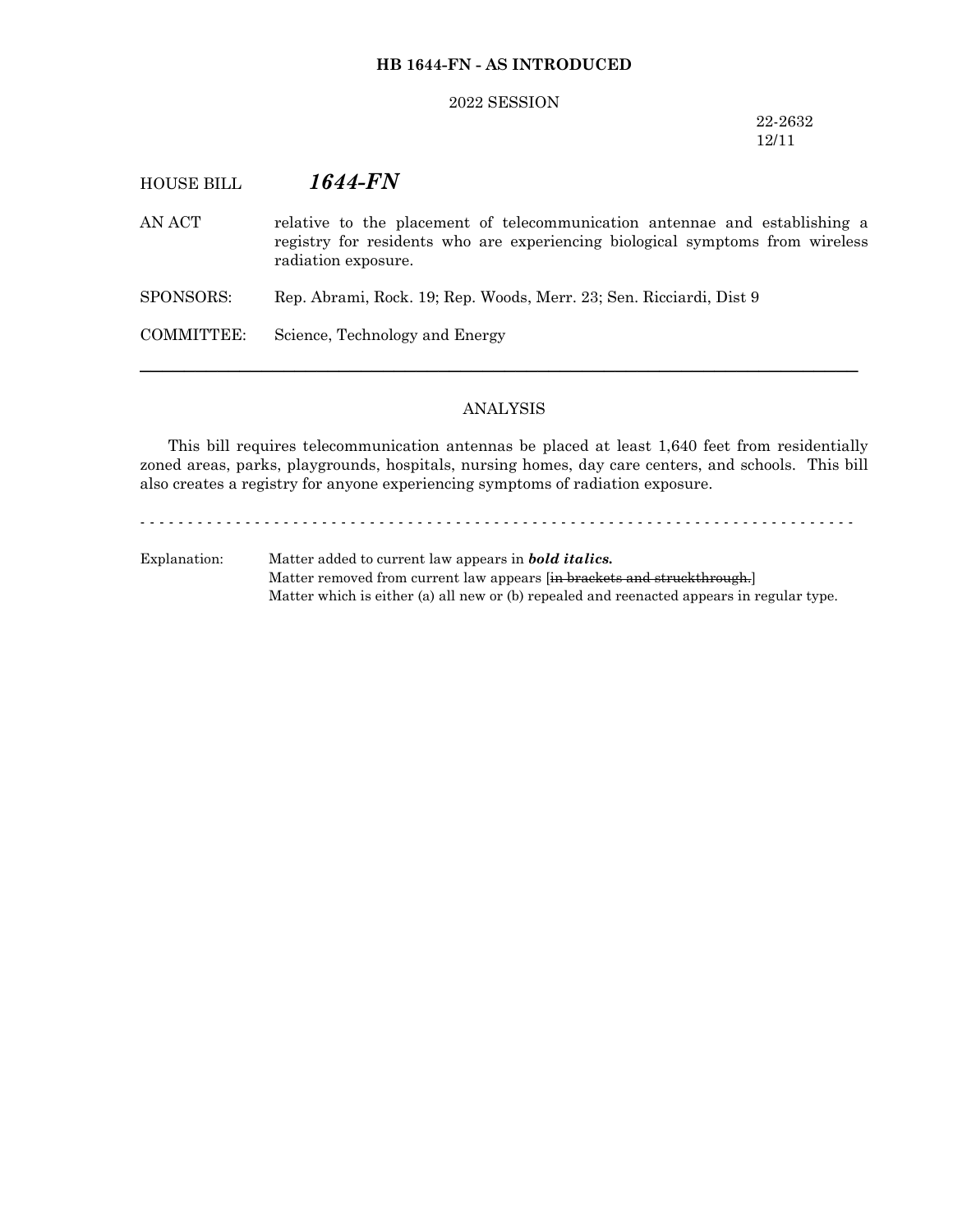### **HB 1644-FN - AS INTRODUCED**

### STATE OF NEW HAMPSHIRE

#### *In the Year of Our Lord Two Thousand Twenty Two*

AN ACT relative to the placement of telecommunication antennae and establishing a registry for residents who are experiencing biological symptoms from wireless radiation exposure.

*Be it Enacted by the Senate and House of Representatives in General Court convened:*

1 Legislative Findings and Purpose. 1

I. The New Hampshire commission to study the environmental and health effects of evolving 5G technology concluded on November 1, 2020, after reviewing thousands of peer reviewed studies and listening to months of testimony from experts, that there is a significant public health risk associated with the cumulative effects of radio frequency radiation which is growing every day with the proliferation of cell tower transmitters. 2 3 4 5 6

II. The Federal Communication Commission has used a specific absorption rate safety limit for the past three decades to manage the risks associated with wireless emissions based on the fact that wireless radiation is bioactive and can cause health effects. There is clear evidence of biological effects from radio frequency radiation exposure, such as that from wireless devices and infrastructure emissions. The World Health Organization, International Agency for Research on Cancer categorized wireless emissions as a class 2B carcinogen in 2011 after reviewing the science worldwide. In 2018, the United States National Institute of Health, National Toxicology Program completed the largest study of its kind focused on the question of whether cell phone radiation is capable of inducing adverse health effects at low intensity, non-thermal levels, which are especially important because our current federal safety guidelines only protect against thermal exposures. This study found clear evidence of carcinogenicity and DNA damage in animals from non-thermal, long term exposures. The type of cell phone radiation tested was typical of 2G and 3G cell phones; 3G is still currently in use. 7 8 9 10 11 12 13 14 15 16 17 18 19

III. On August 13, 2021, the United States Court of Appeals for the District of Columbia Circuit ruled, in a case brought by the Environmental Health Trust and Children's Health Defense, that the Federal Communication Commission's decision in 2019 that their radio frequency emission safety guidelines dating back to 1996 were adequate to protect the public was arbitrary and capricious in its failure to respond to record evidence, and in violation of the Federal Administrative Procedures Act. Specifically, the court held, "that failure undermines the Commission's conclusions regarding the adequacy of its testing procedures, particularly as they relate to children, and its conclusions regarding the implications of long term exposure to [radio frequency] radiation, exposure to [radio frequency] pulsation or modulation, and the implications of technological developments that have occurred since 1996, all of which depend on the premise that exposure to [radio frequency] at 20 21 22 23 24 25 26 27 28 29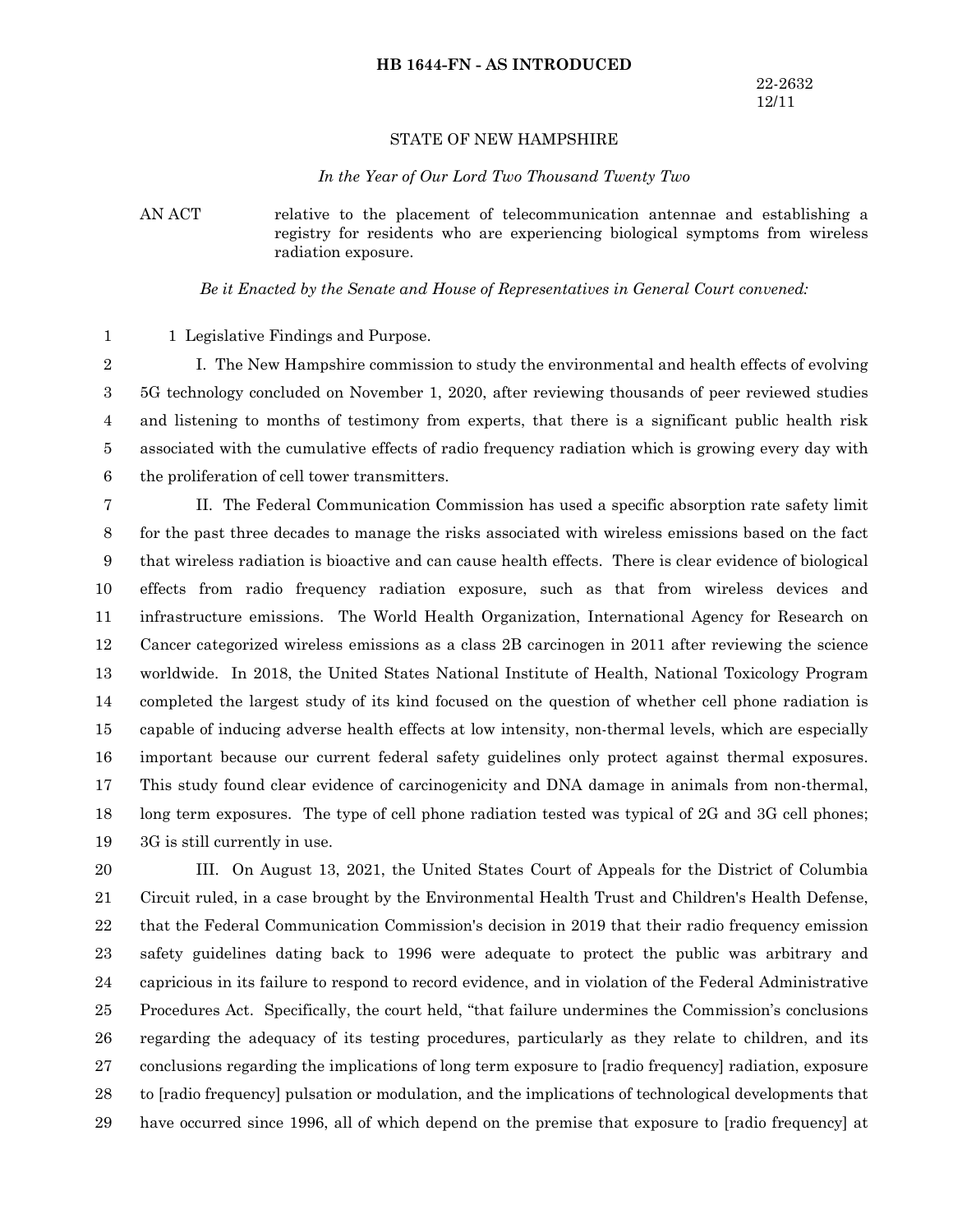## **HB 1644-FN - AS INTRODUCED - Page 2 -**

levels below its current limits causes no negative health effects. Accordingly, we find those conclusions arbitrary and capricious as well. Finally, we find the commission's order arbitrary and capricious in its complete failure to respond to comments concerning environmental harm caused by [radio frequency] radiation." 1 2 3 4

IV. The legal history of New Hampshire is similar to other states in that there is no question that New Hampshire local and state governments are responsible for protecting the health and safety of our residents, particularly in the case of our most vulnerable children and the matter of schools and particularly in the case of the elderly and the matter of hospitals and nursing homes. The examples of New Hampshire taking action to protect the health and safety of its residents are too numerous to list herein. 5 6 7 8 9 10

V. In light of all these facts, we conclude that wireless technology radio frequency radiation emissions are bioactive and are currently being poorly managed; therefore, we should manage them more carefully moving forward and lower emissions to a level as reasonably achievable. Based on the commission's work, we do not believe that the current Federal Communication Commission safety limits for radio frequency exposure are adequate to protect public health, especially when it comes to exposure to children, long term exposures, and taking into account pulsation and modulation. 11 12 13 14 15 16 17

VI. Unfortunately, the Federal Communication Commission and Food and Drug Administration have not engaged in adequate risk management when it comes to managing wireless emissions, like has been done with other agents that expose the public to possible harm such as medications, medical procedures, and food. As a result, New Hampshire residents are exposed to unacceptable levels of risk given the widespread adoption of wireless devices and infrastructure. This bill seeks to begin to take basic steps towards regaining the confidence of New Hampshire residents that their safety in the case of wireless emissions exposure is being adequately addressed and they are being protected. 18 19 20 21 22 23 24 25

VII. To be clear, the commission favors technology that provides a high data rate, capacity, security, sustainability, energy efficiency, privacy, and safety possible and when considering plans, use and deployment for new state or federal broadband funds, we are in favor of New Hampshire having the best possible technology to deliver broadband to its citizens. 26 27 28 29

VIII. But in New Hampshire, we are not willing to take chances with the health and safety of our workers, families, children and elderly. Because the health and safety of New Hampshire residents is of the utmost importance, this bill is establishing a common distance that all new cell tower transmitters whether large or small must be located from any living person – a distance of 1,640 feet from residentially zoned areas, parks, playgrounds, hospitals, nursing homes, day care centers, and schools. Given the large body of scientific evidence documenting the adverse biological effects from wireless emissions and given the vast range of biological sensitivities within any 30 31 32 33 34 35 36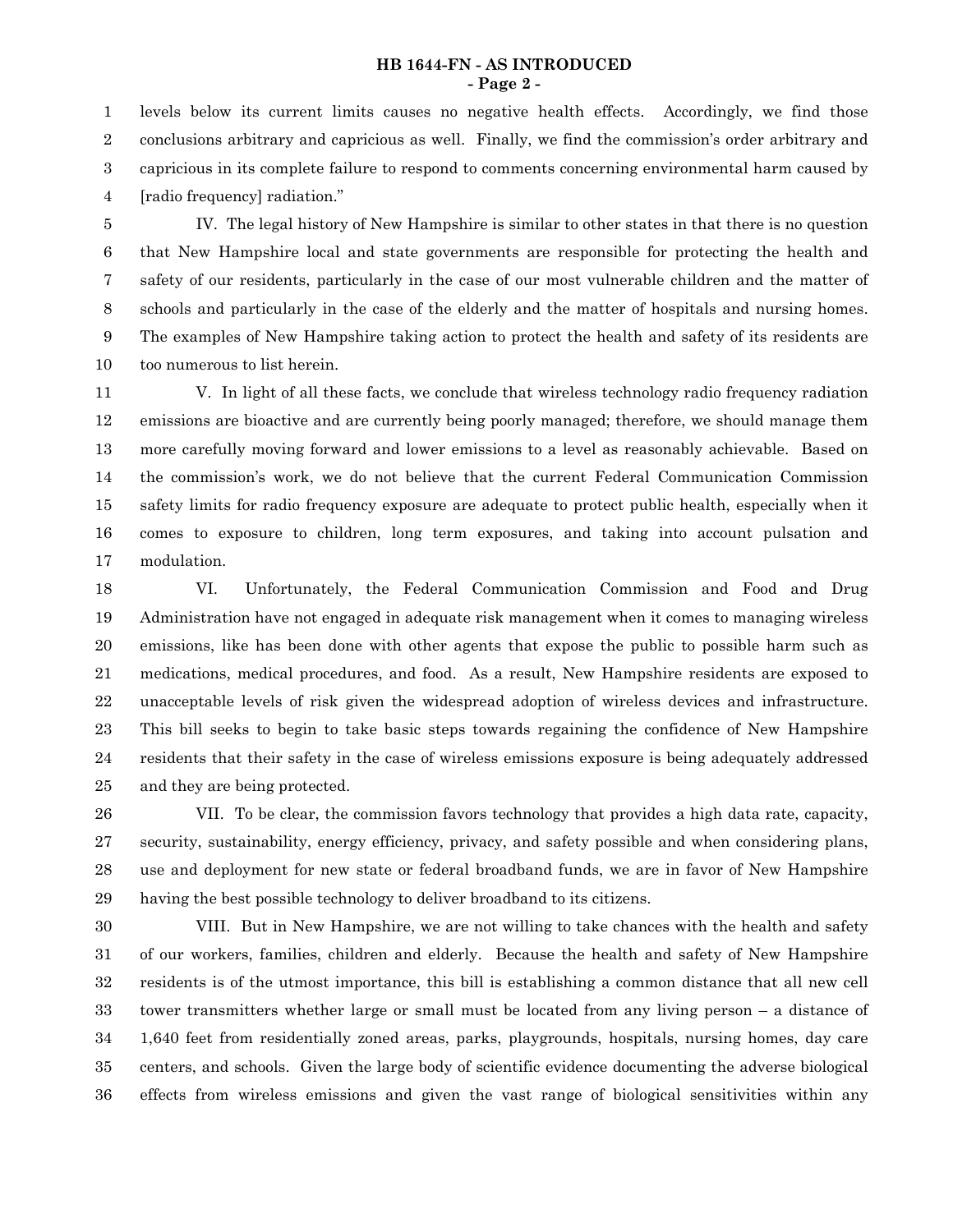## **HB 1644-FN - AS INTRODUCED - Page 3 -**

| 1      | population, this mandated distance will significantly reduce the risk of biological effects and thus the |  |  |  |  |
|--------|----------------------------------------------------------------------------------------------------------|--|--|--|--|
| $\,2$  | probability of health effects within this distance of 1,640 feet.                                        |  |  |  |  |
| 3      | IX. Public health and safety is the primary responsibility of local and state government.                |  |  |  |  |
| 4      | New Paragraph; Placement of Telecommunication Antennas. Amend RSA 374:34-a by<br>$\overline{2}$          |  |  |  |  |
| 5      | inserting after paragraph VIII the following new paragraph:                                              |  |  |  |  |
| 6      | IX. The placement of telecommunication antennas on any existing structure, existing pole,                |  |  |  |  |
| 7      | new pole, or tower constructed after the enactment of this paragraph shall be placed at least 1,640      |  |  |  |  |
| 8      | feet from residentially zoned areas, parks, playgrounds, hospitals, nursing homes, day care centers,     |  |  |  |  |
| 9      | and schools.                                                                                             |  |  |  |  |
| 10     | 3 New Subdivision; Radiation Exposure Registry. Amend RSA 126-A by inserting after section               |  |  |  |  |
| 11     | 97 the following new subdivision:                                                                        |  |  |  |  |
| 12     | Radiation Exposure Registry                                                                              |  |  |  |  |
| 13     | 126-A:98 Radiation Exposure Registry.                                                                    |  |  |  |  |
| 14     | The department of health and human services shall establish an online registry that<br>$\perp$ .         |  |  |  |  |
| 15     | allows residents who are experiencing biological symptoms from wireless radiation exposure to list       |  |  |  |  |
| 16     | their relevant information, including:                                                                   |  |  |  |  |
| 17     | (a) The resident's name, address, email, phone number;                                                   |  |  |  |  |
| 18     | (b) The address and location of the wireless transmitter in question;                                    |  |  |  |  |
| 19     | (c) The type of cell transmitter or other wireless source in question if known;                          |  |  |  |  |
| 20     | (d) When symptoms began;                                                                                 |  |  |  |  |
| 21     | (e) The range of biological symptoms experienced;                                                        |  |  |  |  |
| 22     | The frequency of biological symptoms and severity; and<br>(f)                                            |  |  |  |  |
| 23     | (g) If there is a change in these symptoms with a change in proximity to the transmitter                 |  |  |  |  |
| 24     | and length of time exposed.                                                                              |  |  |  |  |
| 25     | II. The registry, and all relevant information, shall be posted online in its entirety, easily           |  |  |  |  |
| 26     | accessible to the public on the department's website with a link to the registry easily accessible to    |  |  |  |  |
| 27     | the public on the home page of the website. The published information shall not include the name,        |  |  |  |  |
| 28     | address, email, or phone number of the person reporting. The department shall include a                  |  |  |  |  |
| 29     | conspicuous notice to the public regarding how their information shall be used.                          |  |  |  |  |
| 30     | III. The department, in consultation with the department of energy, shall establish fees to              |  |  |  |  |
| 31     | ensure the cost of establishing, maintaining, and advertising the online registry established in this    |  |  |  |  |
| $32\,$ | section shall be borne by the operators of wireless antennas in the state.                               |  |  |  |  |
| $33\,$ | 4 Effective Date. This act shall take effect January 1, 2023.                                            |  |  |  |  |
|        |                                                                                                          |  |  |  |  |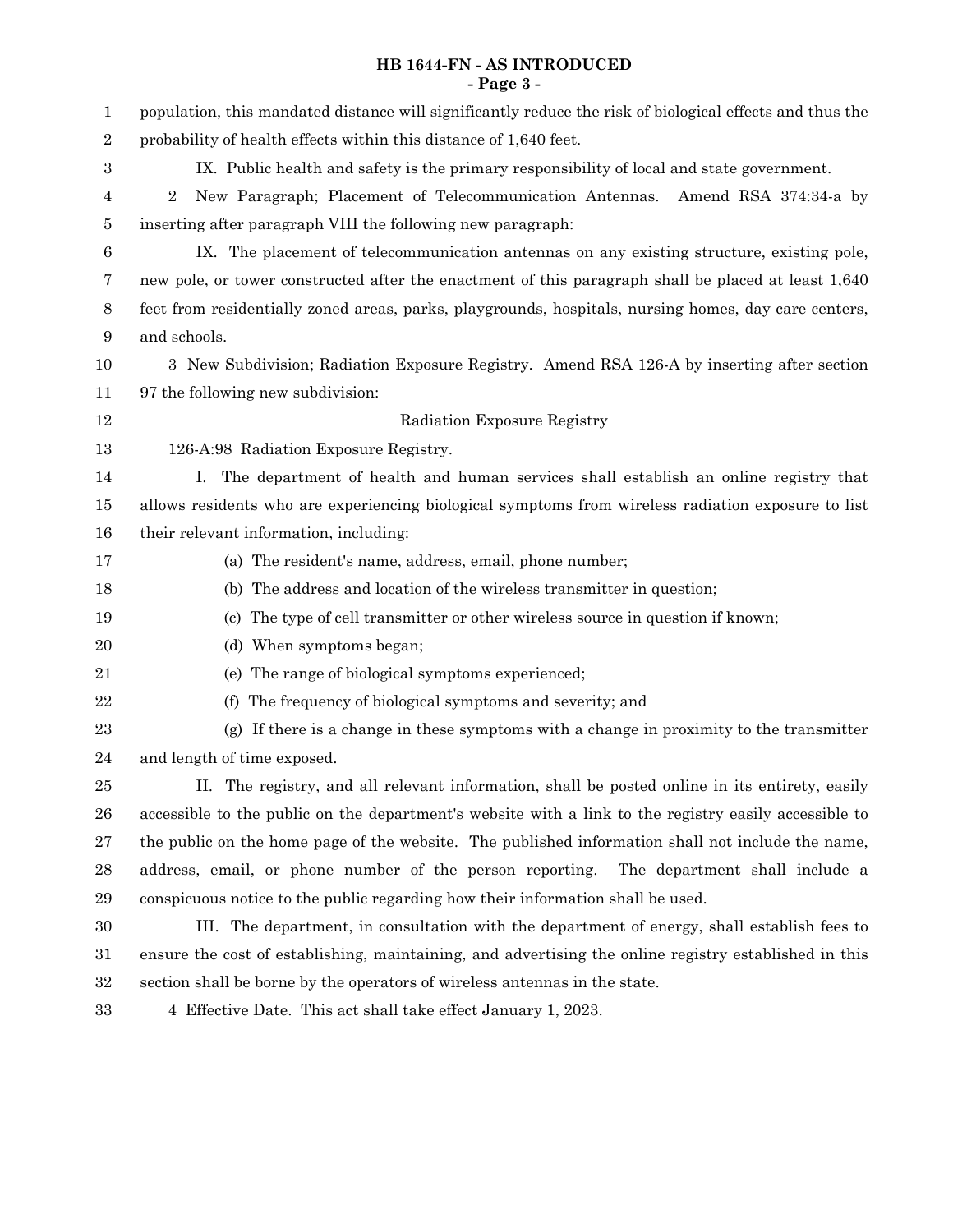LBA 22-2632 Redraft 12/20/21

## **HB 1644-FN- FISCAL NOTE AS INTRODUCED**

AN ACT relative to the placement of telecommunication antennae and establishing a registry for residents who are experiencing biological symptoms from wireless radiation exposure.

| FISCAL IMPACT: [X] State |  | [ ] County | [ ] Local | [ ] None |
|--------------------------|--|------------|-----------|----------|
|--------------------------|--|------------|-----------|----------|

|                        | <b>Estimated Increase / (Decrease)</b> |                            |                            |                            |
|------------------------|----------------------------------------|----------------------------|----------------------------|----------------------------|
| <b>STATE:</b>          | FY 2022                                | FY 2023                    | FY 2024                    | <b>FY 2025</b>             |
| Appropriation          | \$0                                    | \$0                        | \$0                        | \$0                        |
| Revenue                | \$0                                    | Indeterminable<br>Increase | Indeterminable<br>Increase | Indeterminable<br>Increase |
| <b>Expenditures</b>    | \$0                                    | Indeterminable<br>Increase | Indeterminable<br>Increase | Indeterminable<br>Increase |
| <b>Funding Source:</b> | ] General<br>Revenue from operators    | Education                  | Highway                    | [X] Other - Fee            |

## **METHODOLOGY:**

This bill requires telecommunication antennas be placed at least 1,640 feet from residentially zoned areas, parks, playgrounds, hospitals, nursing homes, day care centers, and schools. This bill also creates a registry for anyone experiencing symptoms of radiation exposure.

The Department of Health and Human Services indicates it would, in consultation with the Department of Energy, establish fees to fund the cost to establish, maintain and advertise the registry. Operators of the wireless antennas would pay the fees. It is not known whether the Department can purchase an "off-the-shelf" product or if the project would require a custom design and build. The costs associated with purchasing a database system, software licensing and implementing the required security provisions are estimated at \$500,000. There would be additional costs to develop a vendor contract, a data system, to pay for resources of Department of Information Technology, and the Department's own resources for business and data system analysis. These costs are estimated at \$250,000. The Department estimates the total cost to create and implement the new data system will be \$750,000 with an ongoing maintenance cost of \$50,000 per year. In addition, the Department assumes it will require two new staff; a Data Base Administrator, (LG28, Step 5) and a Data Processing Supervisor III (LG28, Step 5). The estimated costs for these positions, including benefits and associated operating expenses is \$124,000 in FY 2023, \$226,000 in FY 2024 and \$232,000 in FY 2025.